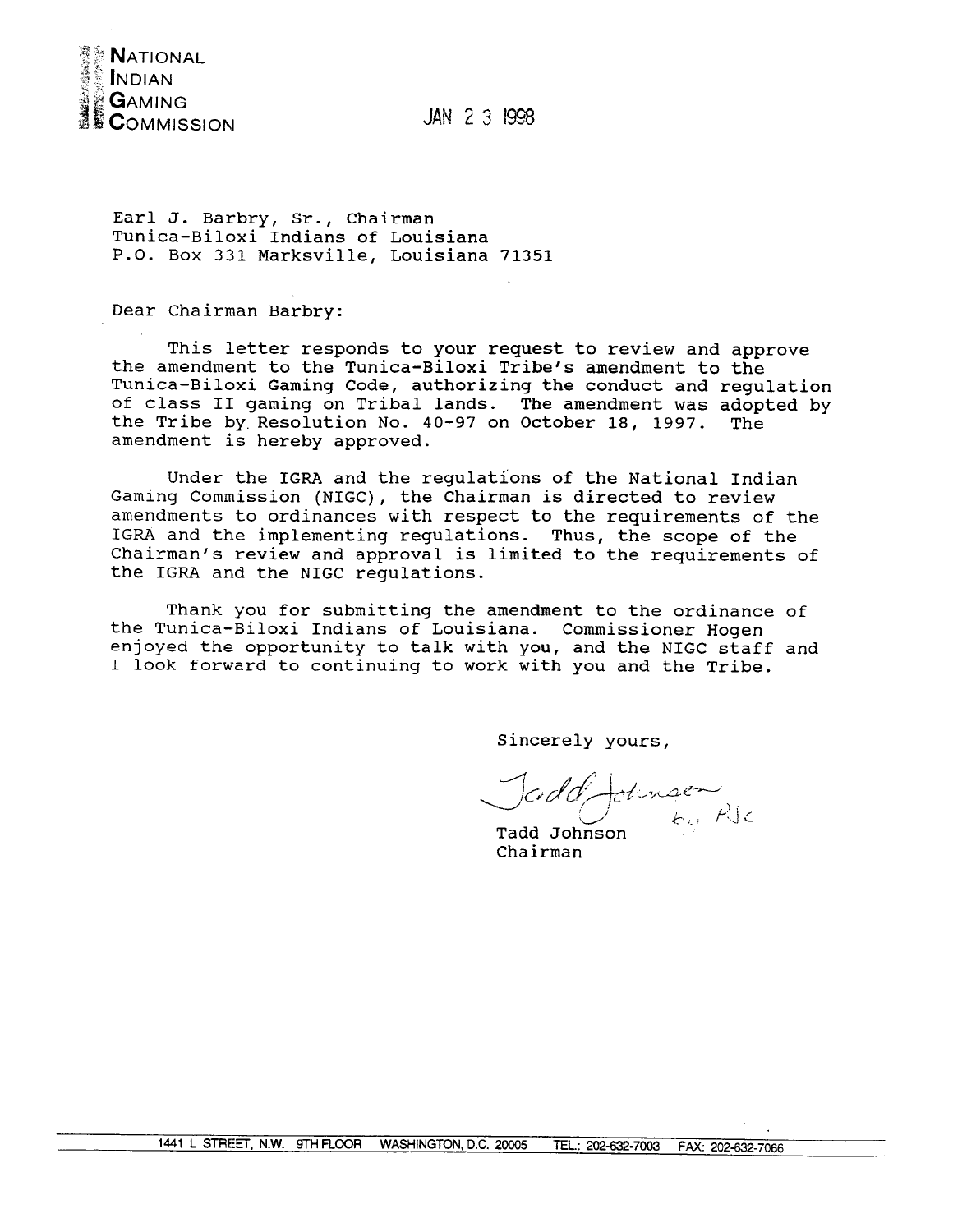## **TUNICA-BILOXI INDIANS OF LOUISIANA RESOLUTION #40-97**

## **A RESOLUTION TO AMEND THE TUTilCA~BILOM GAMING CODE TO AUTHORIZE THE CONDUCTING AND REGULATION OF CLASS II GAMING ON THE TRIBAL LANDS OF THE TUNICA-BILOXI INDIANS OF LOUISIANA.**

**WHEREAS, the Tunica-Biloxi Tribe is <sup>a</sup> sovereign Indian Nation whose membership adopted <sup>a</sup> charter for its governance on October 26, 1974, and Article IX of that Charter has constituted the Tribal Council as its governing body; and**

**WHEREAS,** pursuant to Article XIII of the Charter, the Tribal Council has been charged with and **empowered to manage and supervise the economic development and betterment of the Tribe, its members and their families; and**

**WHEREAS, pursuant to § <sup>12</sup> of the Indian Gaming Regulatory Act, the Tribe has entered into <sup>a</sup> contract with Grand Casinos, Inc., <sup>a</sup> Minnesota corporation, to manage the conduct of Class III gaming on tribal lands, and has further agreed, pursuant to § <sup>11</sup> of the Indian Gaming Regulatory Act, to a Tribal-State Compact with the State of Louisiana for the conduct of Class III gaming on its lands; and**

**WHEREAS, under § <sup>11</sup> (a)(2) of the Indian Gaming Regulatory Act, the Tribal Council has enacted <sup>a</sup> gaming ordinance, which it styles The Tunica-Biloxi Gaming Codes Ordinance, which ordinance, as amended and reenacted by Tribal Council Resolution #1 1-94, has been approved by the responsible federal agency; and**

**WHEREAS, the Tribe is desirous of conducting and regulating Class II gaming under the Indian Gaming Regulatory Act on its tribal lands; now therefore be it**

**RESOLVED, that -**

**1. Article 2 of the Tunica-Biloxi Gaming Code is amended to read as follows:**

**Class II and Class Ill gaming, as defined in §~ 4(7) and (8), respectively, of the Indian Gaming Regulatory Act, Act of October 17, 1988, Public Law 100-497, <sup>102</sup> Stat. 2468, 25 U.S.C. §~ 2703(7) and (8), and by the regulations promulgated by the National Indian Gaming Commission at 25 C.F.R. §~ 502.3 and 502.4, respectively.**

**-~ c-.) ~**

**:~C) ~ . . . 2. Article <sup>4</sup> of the Tunica-Biloxi Gaming Code is amended to read as follows: Lf)**

> **A. Net revenues from Class II and Class III gaming shall be used only for the following purposes: to provide for the general welfare of the tribe and its members; to fund tribal government operations; promote tribal economic development; donate to** charitable organizations; or help fund operations of local government agencies.